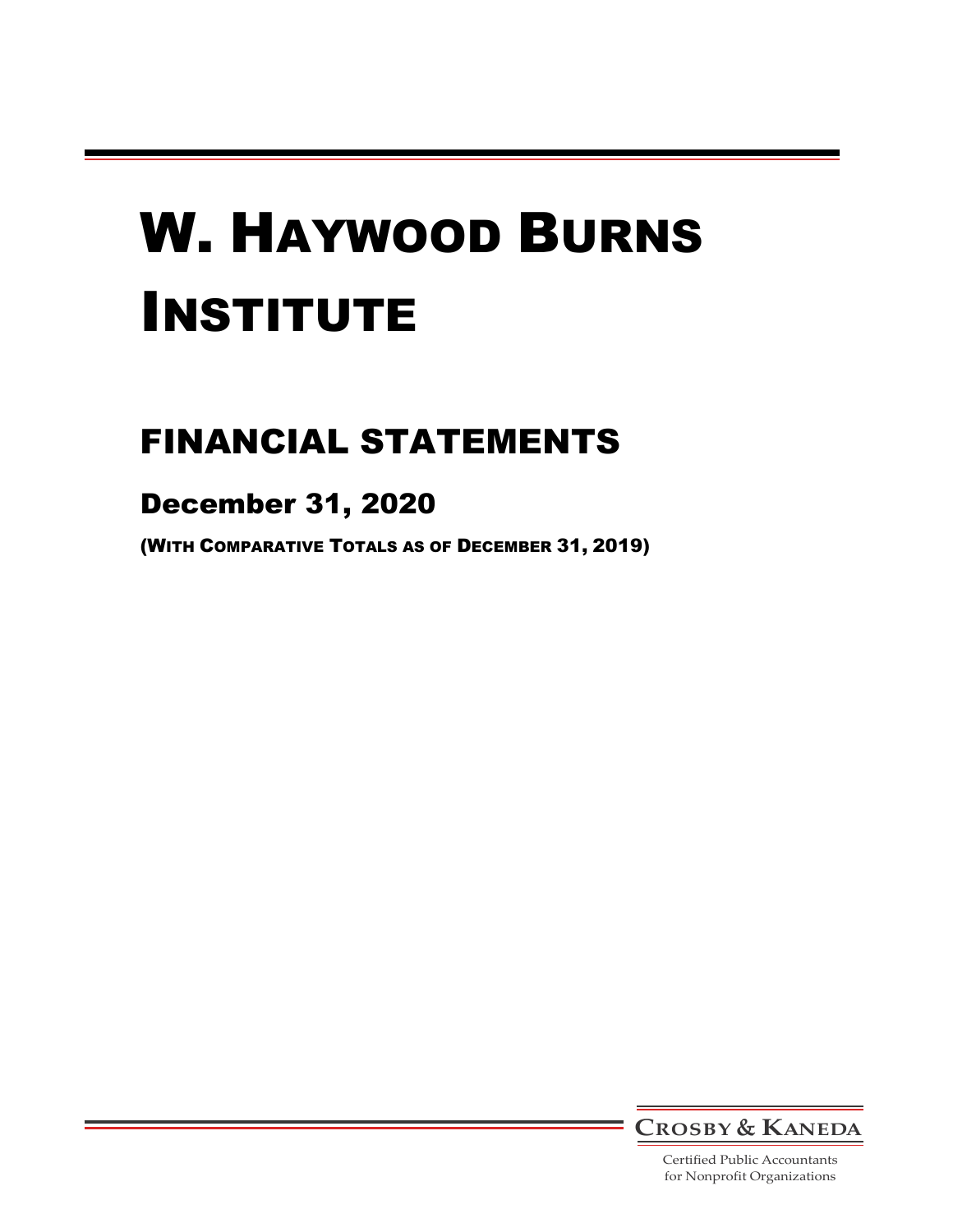# Contents

| Independent Auditors' Report            | $1 - 2$ |
|-----------------------------------------|---------|
| <b>Financial Statements</b>             |         |
| <b>Statement of Financial Position</b>  | 3       |
| <b>Statement of Activities</b>          | 4       |
| <b>Statement of Cash Flows</b>          | 5       |
| <b>Statement of Functional Expenses</b> | 6       |
| Notes to the Financial Statements       | 7-15    |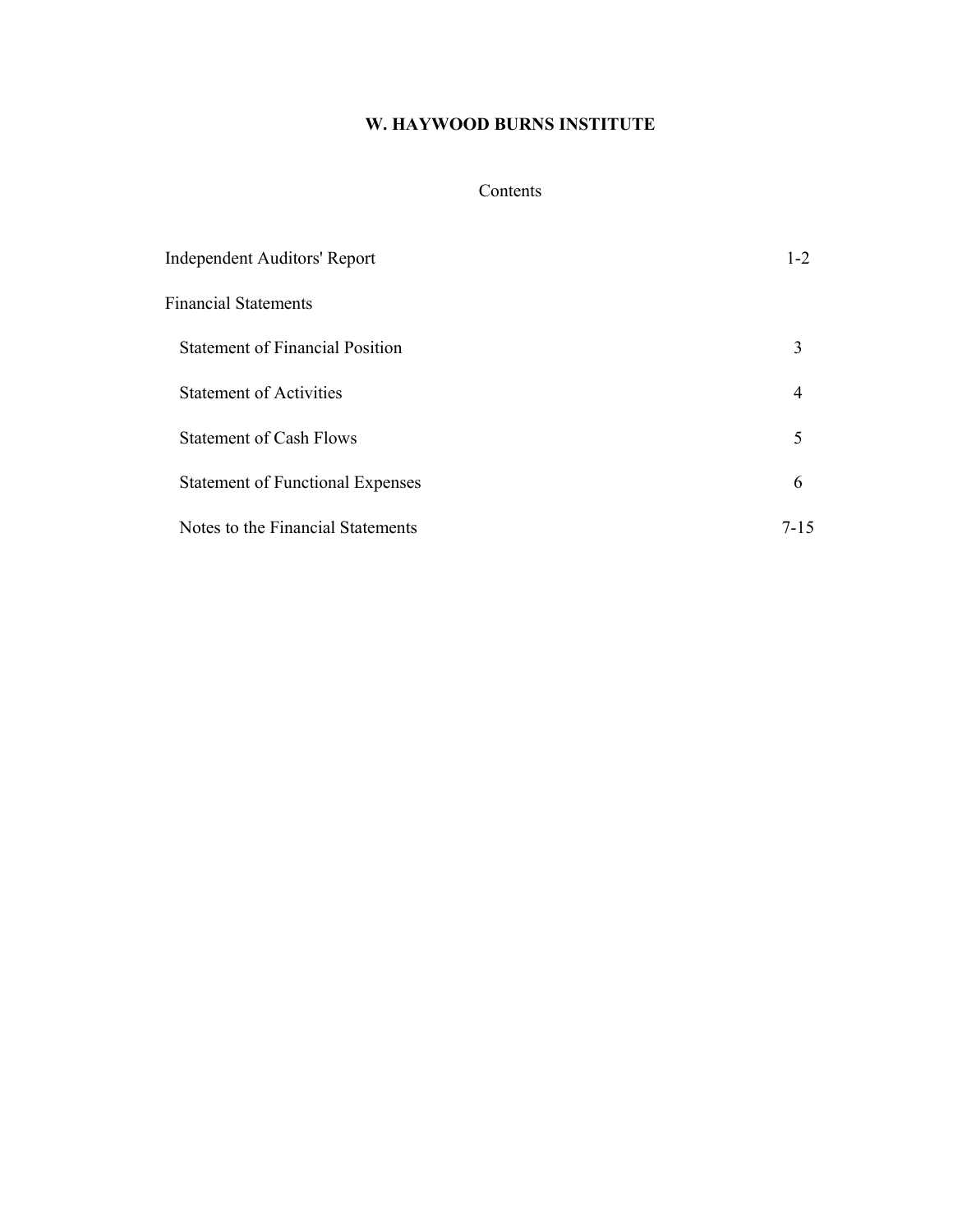**CROSBY & KANEDA**

Certified Public Accountants for Nonprofit Organizations

1970 Broadway Suite 930 Oakland, CA 94612 www.ckcpa.biz 510-835-2727

#### **INDEPENDENT AUDITOR'S REPORT**

Board of Directors W. Haywood Burns Institute Oakland, California

#### **Report on the Financial Statements**

We have audited the accompanying financial statements of W. Haywood Burns Institute, which comprise the statement of financial position as of December 31, 2020, and the related statements of activities, cash flows and functional expenses for the year then ended, and the related notes to the financial statements.

#### **Management's Responsibility for the Financial Statements**

Management is responsible for the preparation and fair presentation of these financial statements in accordance with accounting principles generally accepted in the United States of America; this includes the design, implementation, and maintenance of internal control relevant to the preparation and fair presentation of financial statements that are free from material misstatement, whether due to fraud or error.

#### **Auditors' Responsibility**

Our responsibility is to express an opinion on these financial statements based on our audit. We conducted our audit in accordance with auditing standards generally accepted in the United States of America. Those standards require that we plan and perform the audit to obtain reasonable assurance about whether the financial statements are free from material misstatement.

An audit involves performing procedures to obtain audit evidence about the amounts and disclosures in the financial statements. The procedures selected depend on the auditor's judgment, including the assessment of the risks of material misstatement of the financial statements, whether due to fraud or error. In making those risk assessments, the auditor considers internal control relevant to the entity's preparation and fair presentation of the financial statements in order to design audit procedures that are appropriate in the circumstances, but not for the purpose of expressing an opinion on the effectiveness of the entity's internal control. Accordingly, we express no such opinion. An audit also includes evaluating the appropriateness of accounting policies used and the reasonableness of significant accounting estimates made by management, as well as evaluating the overall presentation of the financial statements.

We believe that the audit evidence we have obtained is sufficient and appropriate to provide a basis for our audit opinion.

# **Opinion**

In our opinion, the financial statements referred to above present fairly, in all material respects, the financial position of W. Haywood Burns Institute as of December 31, 2020, and the changes in its net assets and its cash flows for the year then ended in accordance with accounting principles generally accepted in the United States of America.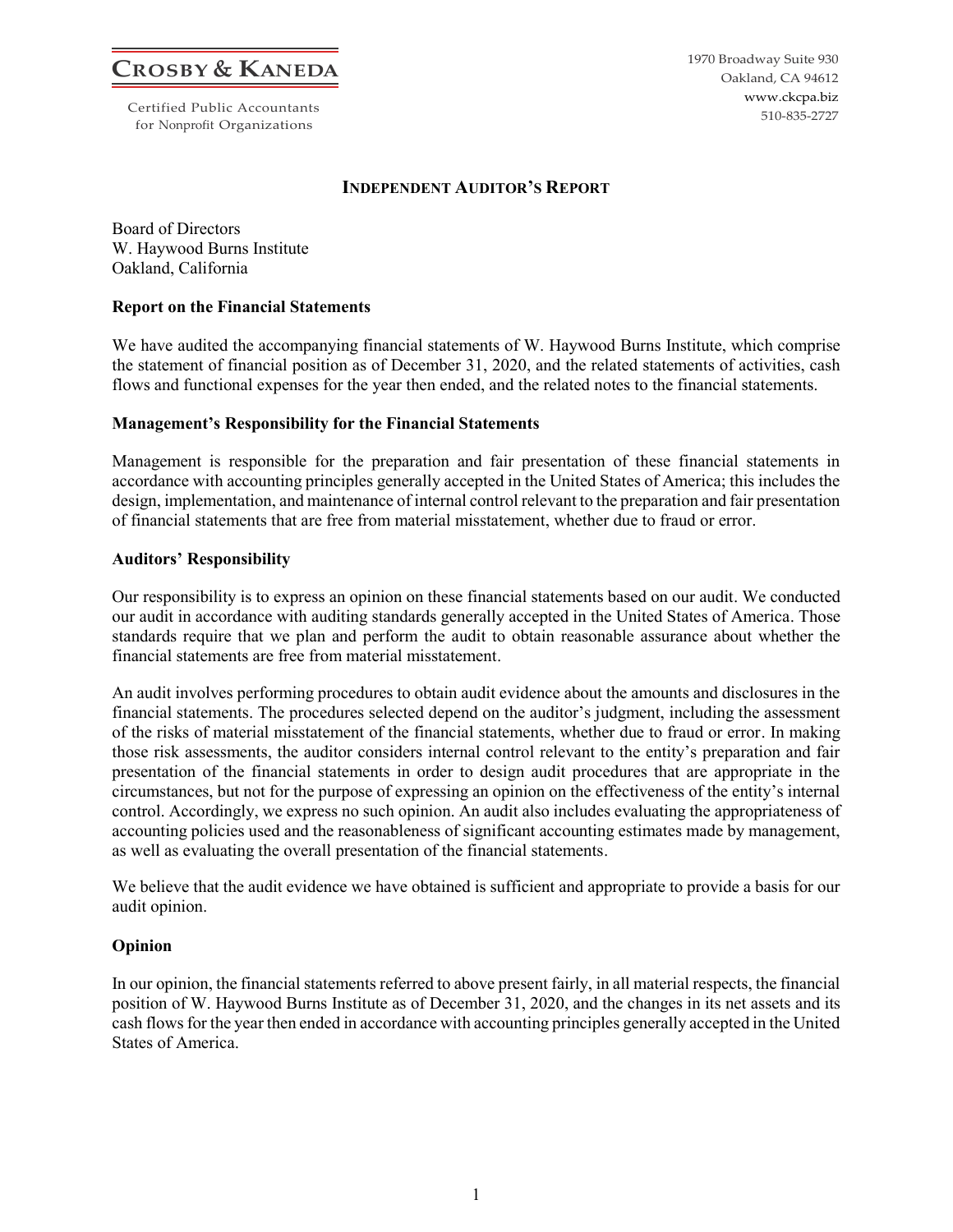#### **Report on Summarized Comparative Information**

We have previously audited the W. Haywood Burns Institute's December 31, 2019 financial statements, and we expressed an unmodified audit opinion on those audited financial statements in our report dated October 21, 2020. In our opinion, the summarized comparative information presented herein as of and for the year ended December 31, 2019, is consistent, in all material respects, with the audited financial statements from which it has been derived.

room + Kaneda CPAs LLP

Oakland, California May 7, 2021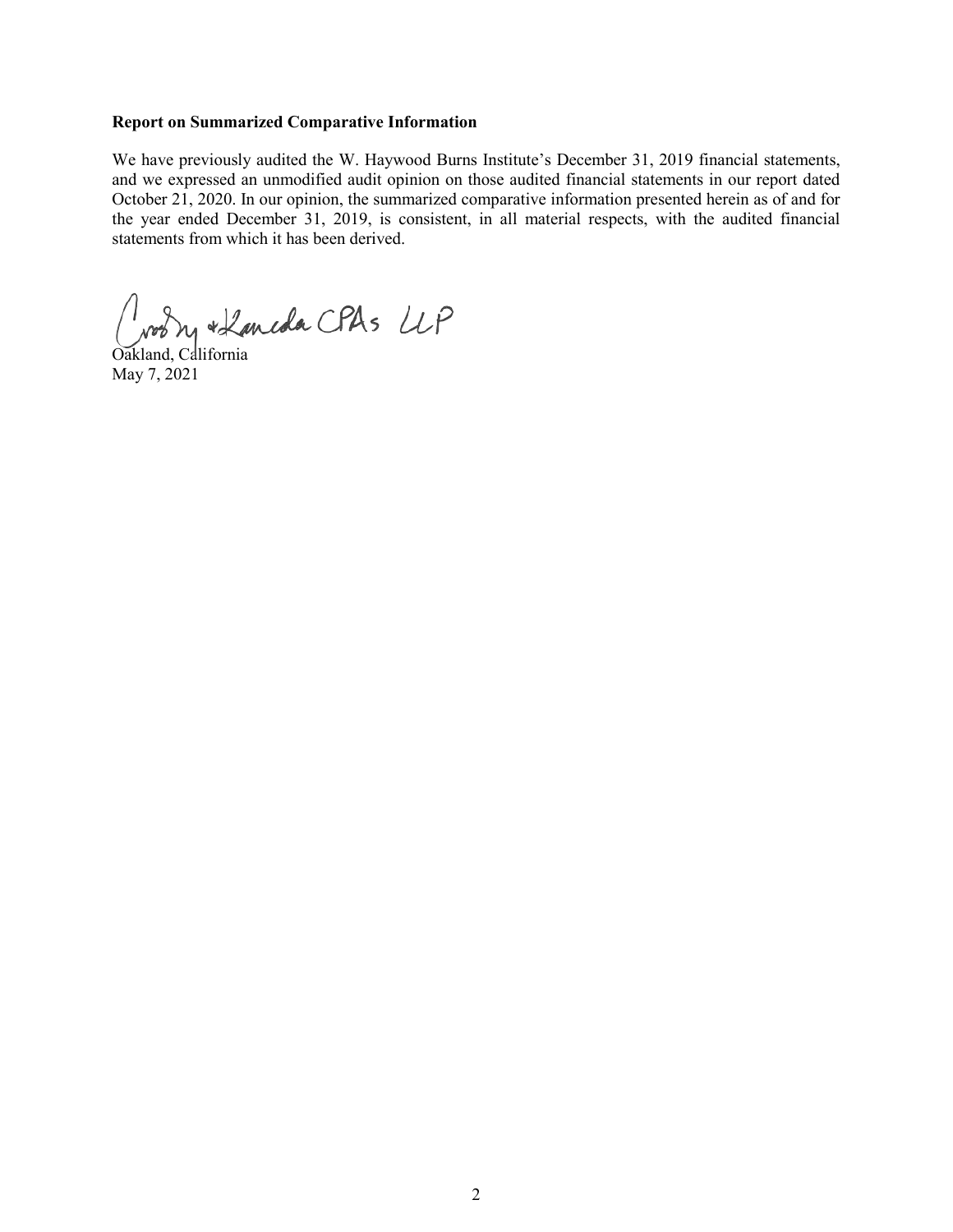# **Statement of Financial Position December 31, 2020 (With Comparative Totals as of December 31, 2019)**

**\_\_\_\_\_\_\_\_\_\_\_\_\_\_\_\_\_\_\_\_\_\_\_\_\_\_\_\_\_\_\_\_**

2020 2019 Cash and cash equivalents  $\qquad \qquad$  4,261,139  $\qquad$  1,104,523  $Investments (Note 3)$   $1,570,017$ Accounts receivables 390,445 146,521 Contributions receivable 1,125,000 1,687,934 Prepaid expenses and deposits 122,893 101,729 Property and equipment, net (Note 5) 63,943 63,943 2,451 Total Assets \$ 7,533,437 \$ 3,043,158 Liabilities Accounts payable and accrued expenses  $$ 456,216 \quad $ 103,556$ Accrued vacation 169,089 163,944 Deferred revenue  $17,053$ Deferred rent 69,403 29,936 Paycheck Protection Program loan (Note 6) 518,750 Total Liabilities 1,213,458 314,489 Net Assets Without donor restrictions (Note 10) 4,495,238 390,587 With donor restrictions (Note 11) 1,824,741 2,338,082 Total Net Assets 6,319,979 2,728,669 Total Liabilities and Net Assets  $\frac{\$}{3}$  7,533,437  $\frac{\$}{3}$  3,043,158 **Assets Liabilities and Net Assets**

See Notes to the Financial Statements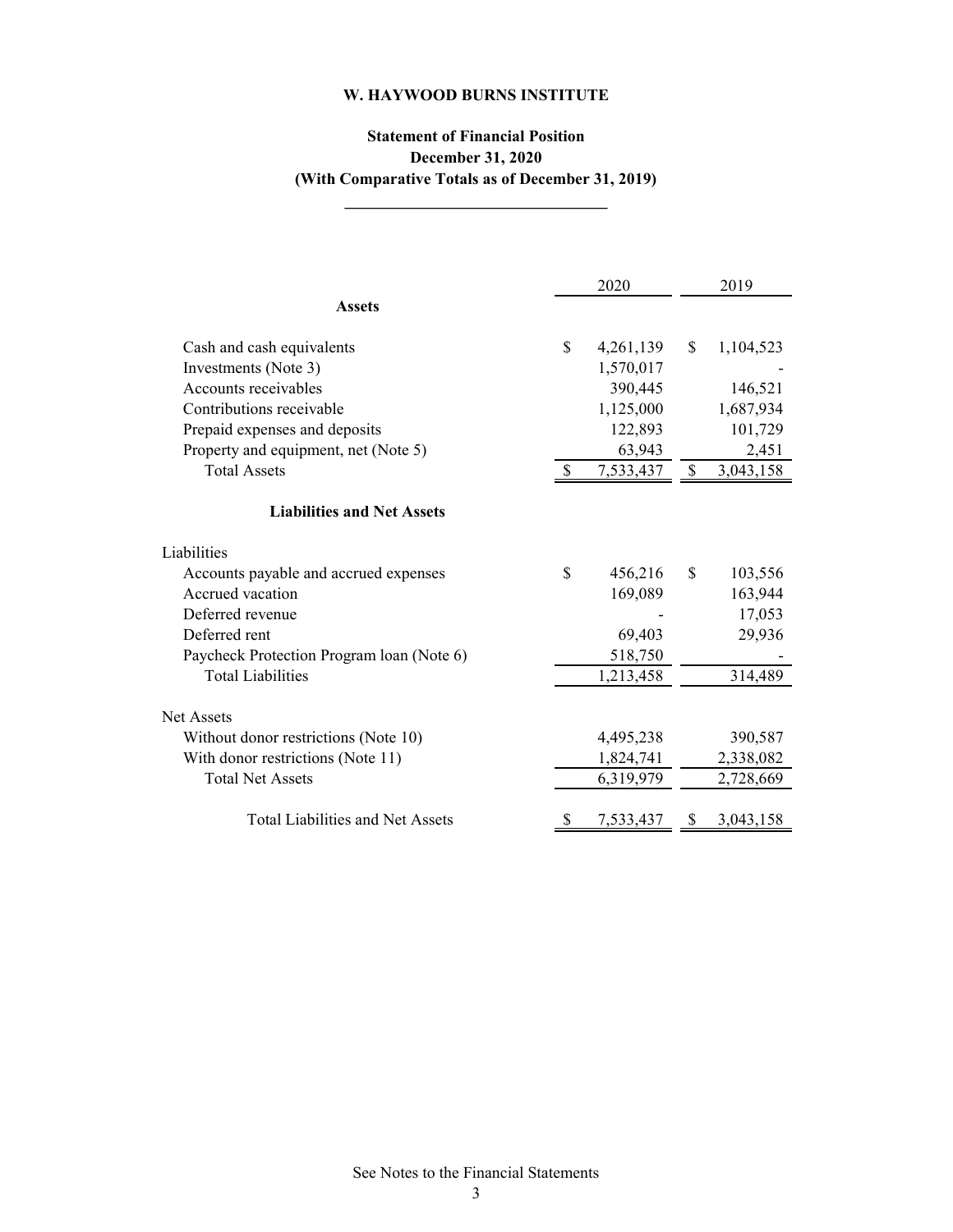# **Statement of Activities For the Year Ended December 31, 2020 (With Comparative Totals for the Year Ended December 31, 2019)**

**\_\_\_\_\_\_\_\_\_\_\_\_\_\_\_\_\_\_\_\_\_\_\_\_\_\_\_\_\_\_\_\_**

|                                   | <b>Without Donor</b> | With Donor      |                 | Total        |           |
|-----------------------------------|----------------------|-----------------|-----------------|--------------|-----------|
|                                   | Restrictions         | Restrictions    | 2020            |              | 2019      |
| <b>Support and Revenue</b>        |                      |                 |                 |              |           |
| Support                           |                      |                 |                 |              |           |
| Foundation and corporate          | \$<br>283,500        | \$<br>3,455,056 | \$<br>3,738,556 | $\mathbb{S}$ | 3,835,017 |
| Donations                         | 3,063,770            |                 | 3,063,770       |              | 20,303    |
| <b>Total Support</b>              | 3,347,270            | 3,455,056       | 6,802,326       |              | 3,855,320 |
| Revenue                           |                      |                 |                 |              |           |
| Contract revenue                  | 1,477,720            |                 | 1,477,720       |              | 525,245   |
| Honoraria and other               | 24,842               |                 | 24,842          |              | 24,177    |
| Interest                          | 5,455                |                 | 5,455           |              | 2,705     |
| <b>Total Revenue</b>              | 1,508,017            |                 | 1,508,017       |              | 552,127   |
| Support provided by expiring time |                      |                 |                 |              |           |
| and purpose restrictions          | 3,968,397            | (3,968,397)     |                 |              |           |
| Total support and revenue         | 8,823,684            | (513, 341)      | 8,310,343       |              | 4,407,447 |
| <b>Expenses</b>                   |                      |                 |                 |              |           |
| Program                           | 3,555,357            |                 | 3,555,357       |              | 3,051,855 |
| Management and general            | 971,022              |                 | 971,022         |              | 1,145,206 |
| Fundraising                       | 192,654              |                 | 192,654         |              | 131,752   |
| Total expenses                    | 4,719,033            |                 | 4,719,033       |              | 4,328,813 |
| Change in net assets              | 4,104,651            | (513, 341)      | 3,591,310       |              | 78,634    |
| Net Assets, beginning of year     | 390,587              | 2,338,082       | 2,728,669       |              | 2,650,035 |
| Net assets, end of year           | 4,495,238            | \$<br>1,824,741 | \$<br>6,319,979 | \$           | 2,728,669 |

See Notes to the Financial Statements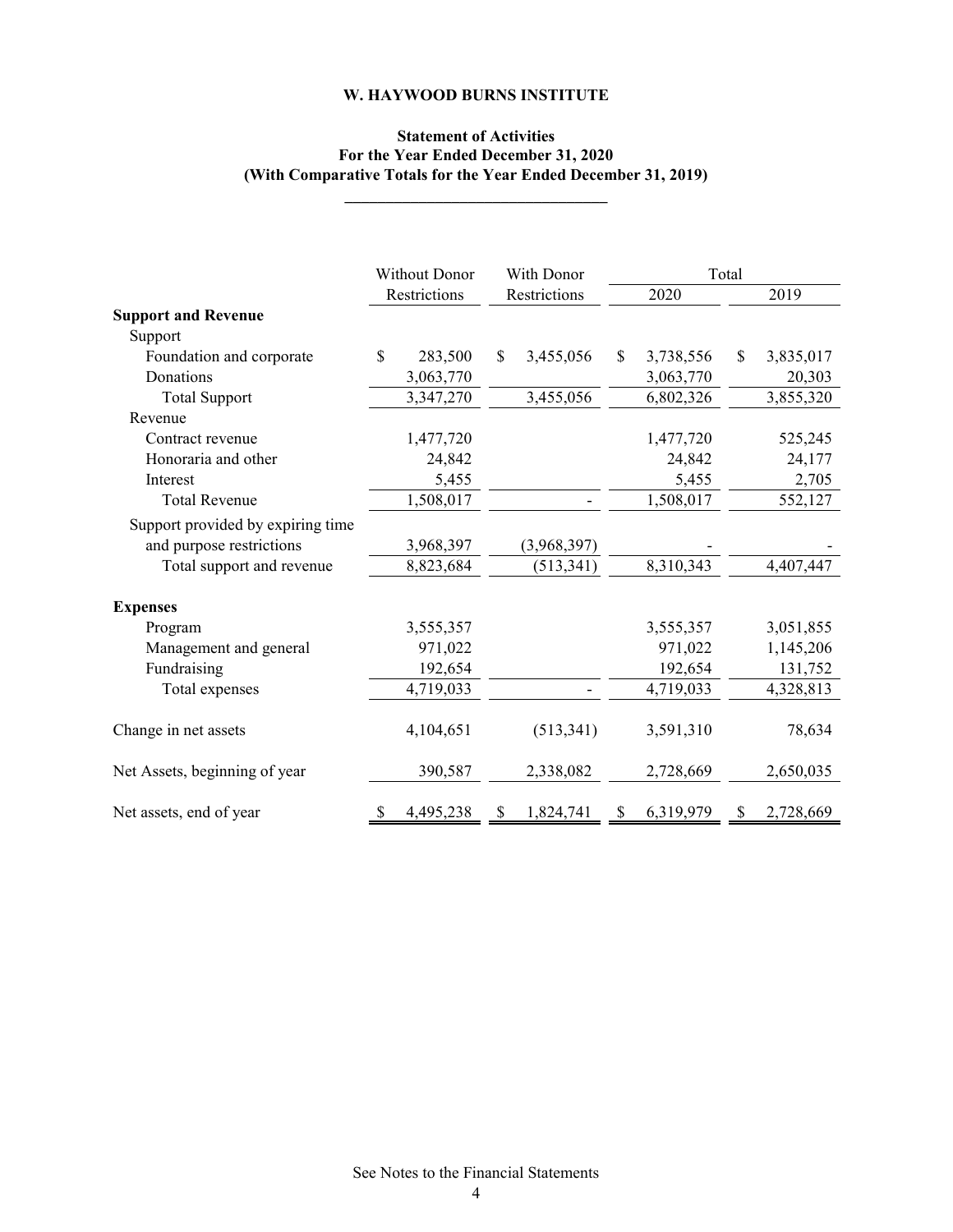# **Statement of Cash Flows For the Year Ended December 31, 2020 (With Comparative Totals for the Year Ended December 31, 2019)**

2019

| Cash flows from operating activities:                 |                        |              |            |
|-------------------------------------------------------|------------------------|--------------|------------|
| Change in net assets                                  | \$<br>3,591,310        | $\mathbb{S}$ | 78,634     |
| Adjustments to reconcile change in net assets to cash |                        |              |            |
| provided (used) by operating activities:              |                        |              |            |
| Depreciation                                          | 4,894                  |              | 12,313     |
| Changes in assets and liabilities:                    |                        |              |            |
| Accounts receivables                                  | (243, 924)             |              | 126,379    |
| Contributions receivable                              | 562,934                |              | (487, 934) |
| Prepaid expenses                                      | (21, 164)              |              | (18,028)   |
| Accounts payable and accrued expenses                 | 352,660                |              | (14,214)   |
| Accrued vacation                                      | 5,145                  |              | 31,383     |
| Deferred revenue                                      | (17,053)               |              | 17,053     |
| Deferred rent                                         | 39,467                 |              | 319        |
| Net cash provided (used) by operating activities      | 4,274,269              |              | (254, 095) |
| Cash flows from investing activities:                 |                        |              |            |
| Purchases and sales of certificate of deposit, net    |                        |              | 250,865    |
| Purchases of property and equipment                   | (66, 386)              |              |            |
| Purchases and sales of investments                    | (1,570,017)            |              |            |
| Net cash provided (used) by investing activities      | (1,636,403)            |              | 250,865    |
| Cash flows from financing activities:                 |                        |              |            |
| Proceeds from paycheck protection program loan        | 518,750                |              |            |
| Net cash provided (used) by financing activities      | 518,750                |              |            |
| Change in cash and cash equivalents                   | 3,156,616              |              | (3,230)    |
| Cash and cash equivalents, beginning of year          | 1,104,523              |              | 1,107,753  |
| Cash and cash equivalents, end of year                | 4,261,139 \$ 1,104,523 |              |            |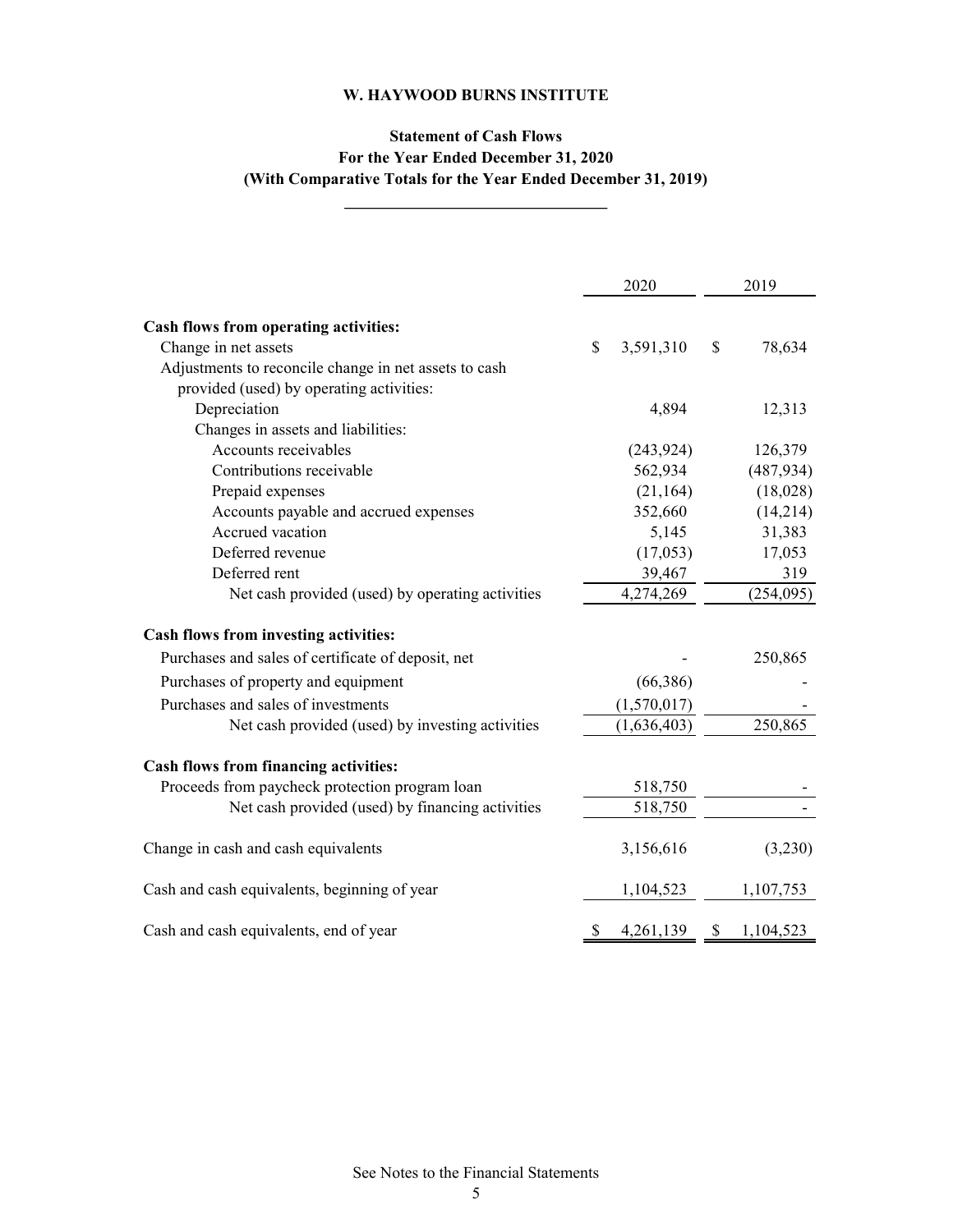# **Statement of Functional Expenses December 31, 2020 (With Comparative Totals for the Year Ended December 31, 2019)**

**\_\_\_\_\_\_\_\_\_\_\_\_\_\_\_\_\_\_\_\_\_\_\_\_\_\_\_\_\_\_\_\_**

|                              |             | Management    |               |                | Total       |
|------------------------------|-------------|---------------|---------------|----------------|-------------|
|                              | Program     | and General   | Fundraising   | 2020           | 2019        |
|                              |             |               |               |                |             |
| <b>Salaries</b>              | \$1,819,106 | \$<br>450,781 | \$<br>102,643 | \$2,372,530    | \$2,394,583 |
| Employee benefits            | 349,622     | 86,499        | 19,136        | 455,257        | 362,507     |
| Payroll taxes                | 165,528     | 40,844        | 8,599         | 214,971        | 176,122     |
| <b>Total Personnel</b>       | 2,334,256   | 578,124       | 130,378       | 3,042,758      | 2,933,212   |
|                              |             |               |               |                |             |
| Accounting fees              |             | 97,091        |               | 97,091         | 154,367     |
| Other fees for service       | 731,772     | 175,064       | 36,856        | 943,692        | 389,754     |
| Office expenses and supplies | 156,797     | 38,690        | 8,145         | 203,632        | 152,092     |
| Occupancy                    | 273,346     | 67,449        | 14,200        | 354,995        | 241,487     |
| Conferences and meetings     | 55,418      | 13,674        | 2,879         | 71,971         | 445,588     |
| Depreciation                 | 3,768       | 930           | 196           | 4,894          | 12,313      |
| <b>Total Expenses</b>        | \$3,555,357 | 971,022       | 192,654       | 4,719,033<br>S | 4,328,813   |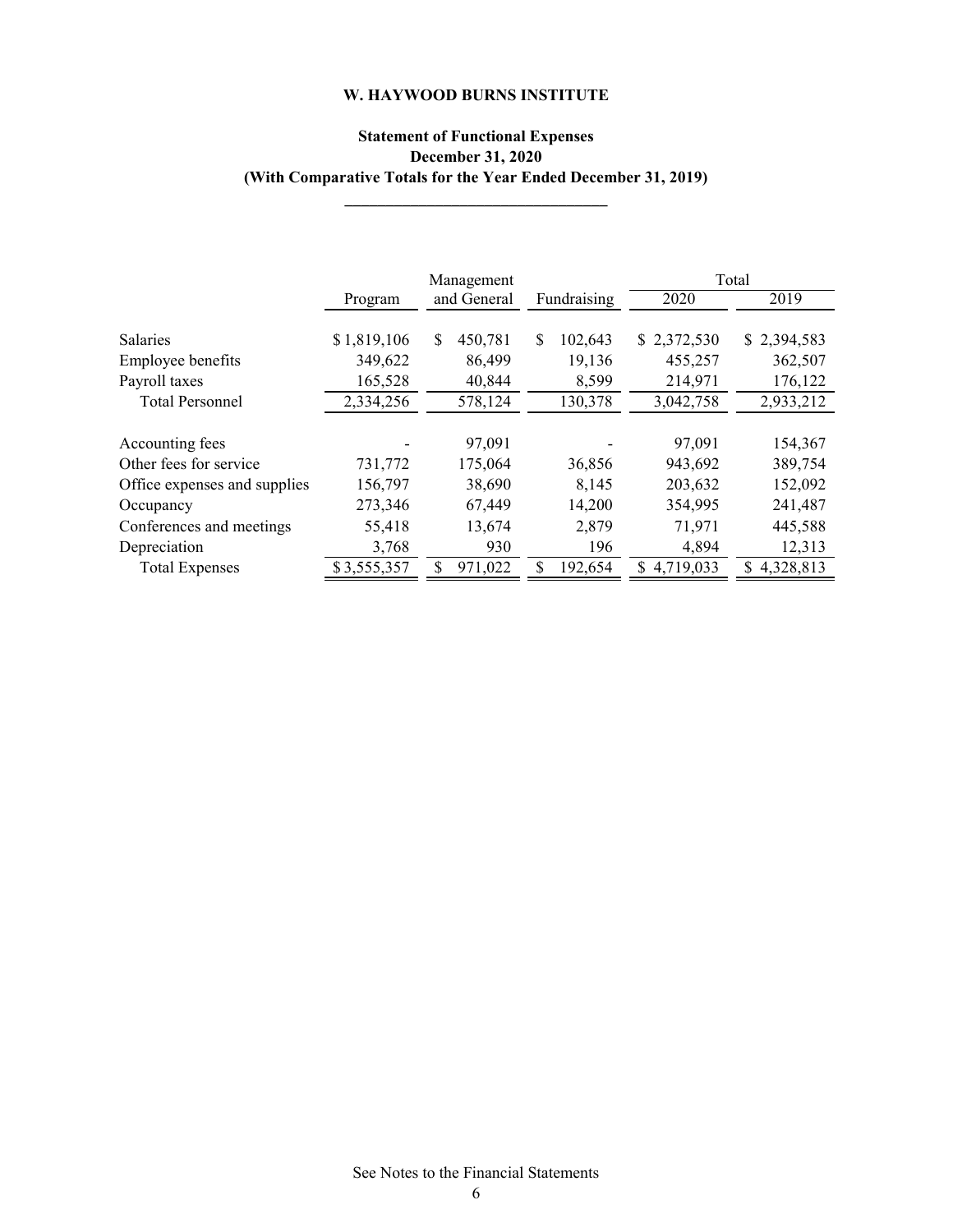# **Notes to the Financial Statements For the Year Ended December 31, 2020 (With Comparative Totals for the Year Ended December 31, 2019)**

# **NOTE 1: NATURE OF ACTIVITIES**

W. Haywood Burns Institute (the Organization) is a California nonprofit public benefit corporation, incorporated in 2003. The Organization works intensively with local jurisdictions to reduce the over-representation of youth of color in their youth justice systems by leading a group of traditional and non-traditional stakeholders through a data driven, consensus-based process.

#### **NOTE 2: SIGNIFICANT ACCOUNTING POLICIES**

#### **Basis of Accounting**

The accompanying financial statements have been prepared on the accrual basis of accounting in accordance with accounting principles generally accepted in the United States of America (GAAP).

#### **Net Assets**

The financial statements report net assets and changes in net assets in two classes that are based upon the existence or absence of restrictions on use that are placed by its donors, as follows:

*Net assets without donor restrictions* – are resources available to support operations. The only limits on the use of the net assets are the broad limits resulting from the nature of the Organization, the environment in which it operates, the purposes specified in its corporate documents and its application for tax-exempt status, and any limits resulting from contractual agreements with creditors and others that are entered into in the course of its operations.

*Net assets with donor restrictions* – are resources that are restricted by a donor for use for a particular purpose or in a particular period. Some donor restrictions are temporary in nature, and the restriction will expire when the resources are used in accordance with the donor's instructions or when the stipulated time has passed. Other donor restrictions are perpetual in nature; there were no restrictions of this nature as of December 31, 2020.

When a donor's restriction is satisfied, either by using the resources in the manner specified by the donor or by the passage of time, the expiration of the restriction is reported in the financial statements by reclassifying the net assets from net assets with donor restrictions to net assets without donor restrictions. Net assets restricted for acquisition of building or equipment (or less commonly, the contribution of those net assets directly) are reported as net assets with donor restrictions until the specified asset is placed in service by the Organization, unless the donor provides more specific directions about the period of its use.

#### **Classification of Transactions**

All revenues and net gains are reported as increases in net assets without donor restrictions in the statement of activities unless the donor specified the use of the related resources for a particular purpose or in a future period. All expenses and net losses are reported as decreases in net assets without donor restrictions.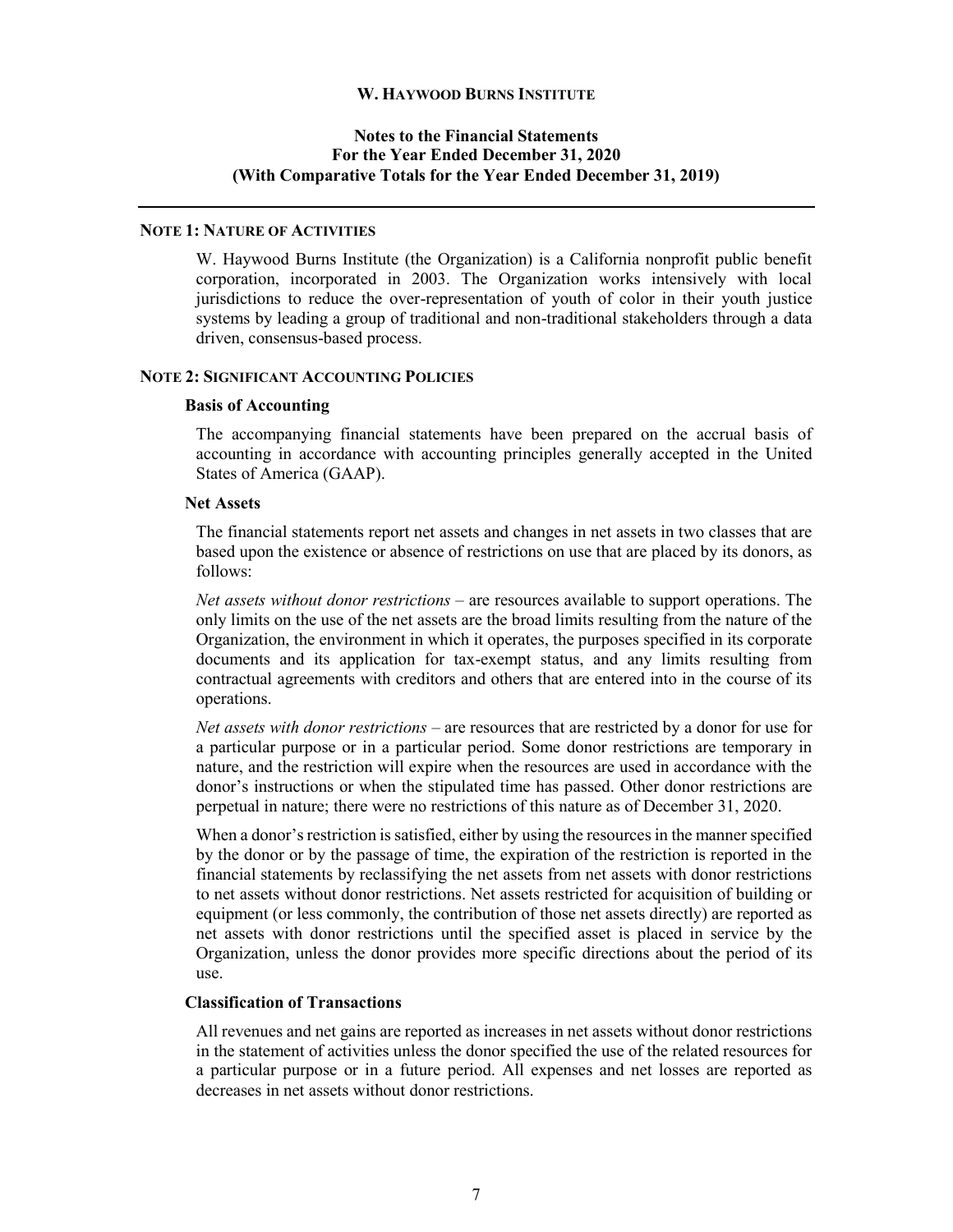# **Notes to the Financial Statements For the Year Ended December 31, 2020 (With Comparative Totals for the Year Ended December 31, 2019)**

#### **Accounting for Contributions**

Contributions, including unconditional promises to give, are recognized when received. All contributions are reported as increases in net assets without donor restrictions unless the contributed assets are specifically restricted by the donor. Amounts received that are restricted by the donor to use in future periods or for specific purposes are reported as increases in net assets with donor restrictions. Unconditional promises with payments due in future years have an implied restriction to be used in the year the payment is due, and therefore are reported as restricted until payment is due, unless the contribution is clearly intended to support activities of the current fiscal year. Conditional promises are not recognized until they become unconditional, that is, until all conditions on which they depend are substantially met.

#### **Accounting for Revenue**

The Organization recognizes revenue as performance obligations are satisfied.

Revenue is recognized over time when any of the following conditions are met: The customer receives and consumes the benefits provided by the Organization's performance as the Organization performs; the Organization's performance creates or enhances an asset that the customer controls as the asset is created or enhanced; or the work does not create an asset with an alternative use to the Organization and the entity has a right to payment for performance completed to date.

Revenue is recognized over time for cost reimbursement contracts as eligible expenses are incurred if other conditions of the contract are satisfied. Revenue from agreements that include milestones and milestone payments are recognized over time as milestones are reached. Revenue from agreements based on hourly rates are recognized over time as time is expended if the Organization expects it will have an enforceable right to payment for such amounts. Revenue is recognized based on estimated progress towards complete satisfaction of the performance obligation if the Organization can reasonably measure such progress. If the Organization's efforts are expended evenly throughout the performance period the Organization may recognize revenue on a straight-line basis over such a period.

Revenue is recognized at a point in time when goods or services are provided to customers and the Organization is not required to provide additional goods or services or if the above criteria are not met. Revenue from the sales of goods or merchandise are recognized at the point in time when the goods or merchandise are provided to the customer.

The Organization tracks contract assets representing earned amounts that are not yet receivable separately from accounts receivable, if any. As a practical expedient the Organization disregards the effects of potential financing components if the period between payment and performance is one year or less.

#### **Contract Revenue**

The Organization recognizes contract revenue for consulting services as progress towards project milestones and deliverables are met and costs are incurred. The Organization does not generally take retainers or deposits, and bills are generally invoiced on a Net 30 basis.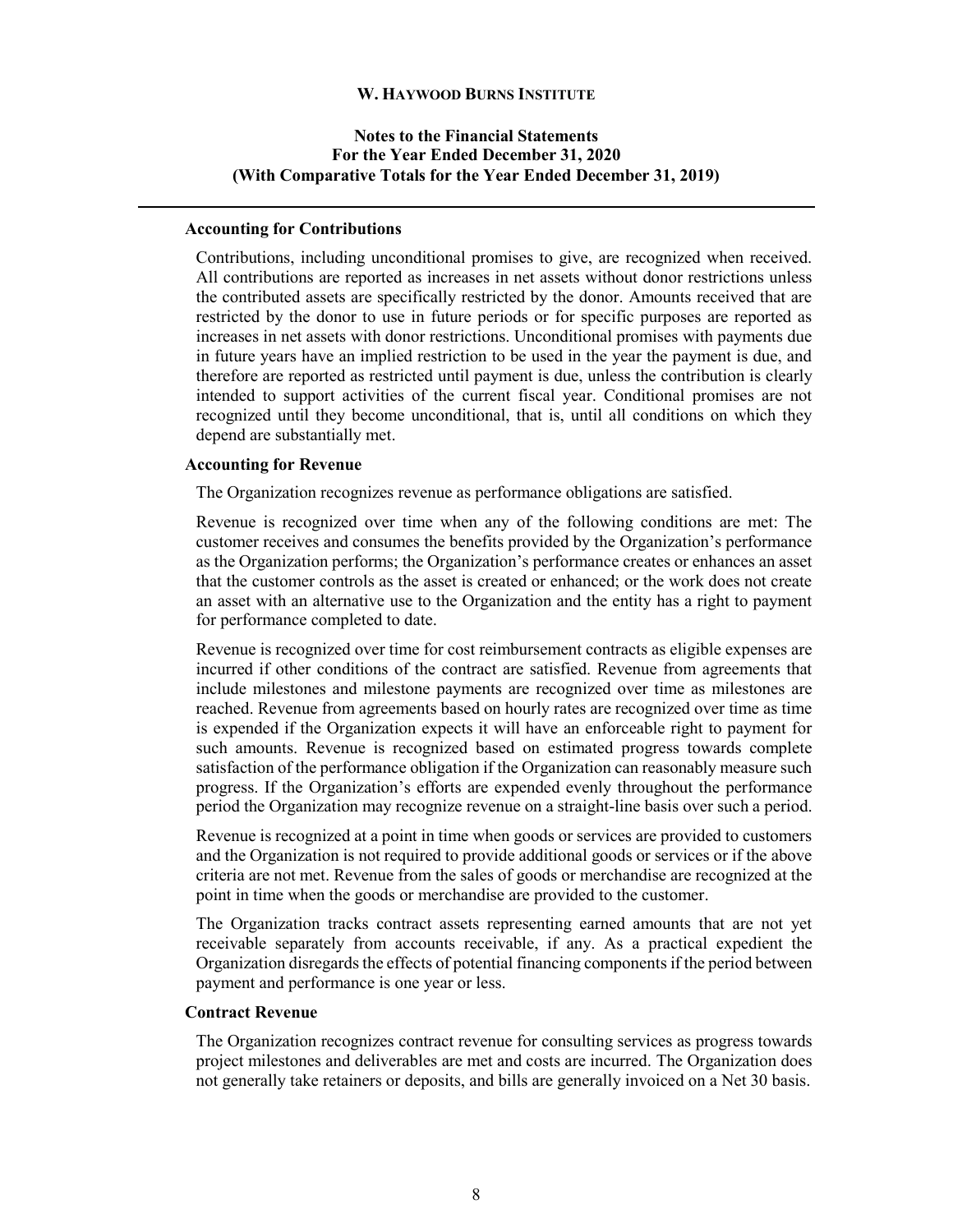# **Notes to the Financial Statements For the Year Ended December 31, 2020 (With Comparative Totals for the Year Ended December 31, 2019)**

#### **Accounts Receivable**

Accounts receivable are primarily unsecured non-interest bearing amounts due from grantors on cost reimbursement or performance grants and customers on performance contracts. The Organization considers all accounts receivable to be fully collectible at December 31, 2020. Accordingly, no allowance for doubtful accounts was deemed necessary. If amounts become uncollectible, they are charged to expense in the period in which that determination is made.

### **Contributions Receivable**

Contributions receivable including pledges and grants receivable are unconditional promises to give that are recognized as contributions when the promise is received. Contributions receivable that are expected to be collected in less than one year are reported at net realizable value. Contributions receivable that are expected to be collected in more than one year are recorded at fair value at the date of promise. That fair value is computed using a present value technique applied to anticipated cash flows. The Organization considers all contributions receivable to be fully collectible at December 31, 2020. Accordingly, no allowance for doubtful accounts was deemed necessary. If amounts become uncollectible, they are charged to expense in the period in which that determination is made.

#### **Income Taxes**

The Internal Revenue Service and the California Franchise Tax Board have determined that the Organization is exempt from federal and state income taxes under IRC  $501(c)(3)$ and California RTC 23701(d). The Organization has evaluated its current tax positions as of December 31, 2020 and is not aware of any significant uncertain tax positions for which a reserve would be necessary. The Organization's tax returns are generally subject to examination by federal and state taxing authorities for three and four years, respectively, after they are filed.

#### **Contributed Services**

Contributed services are reflected in the financial statements at the fair value of the services received only if the services (a) create or enhance nonfinancial assets or (b) require specialized skills, are performed by people with those skills, and would otherwise be purchased by the Organization. There were no contributed services that met the criteria for recognition for the year ended December 31, 2020.

#### **Estimates**

The preparation of financial statements in conformity with GAAP requires management to make estimates and assumptions that affect the reported amounts of assets and liabilities and disclosures of contingent assets and liabilities at the date of the financial statements and the reported amounts of revenues and expenses during the reporting period. Accordingly, actual results could differ from those estimates.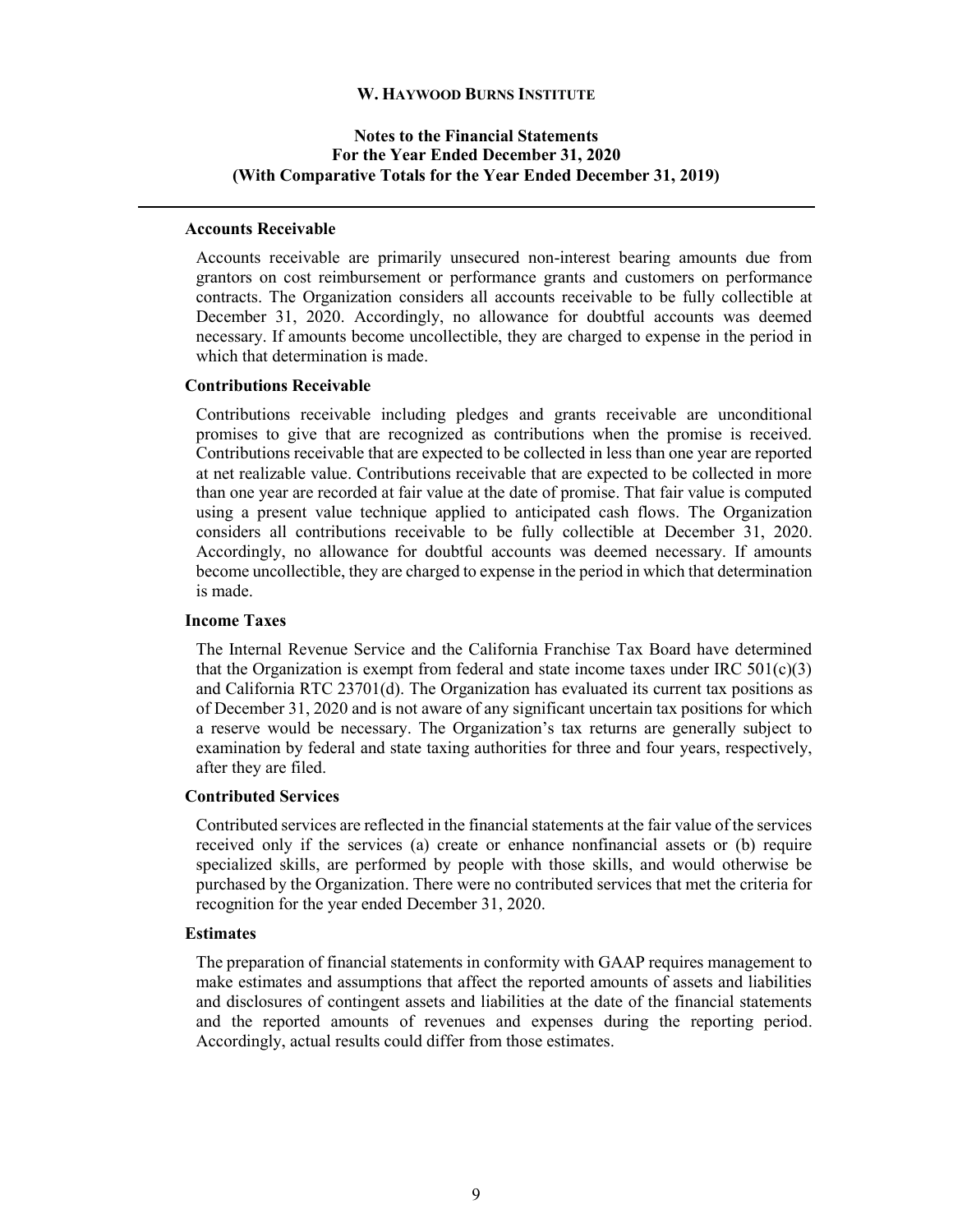# **Notes to the Financial Statements For the Year Ended December 31, 2020 (With Comparative Totals for the Year Ended December 31, 2019)**

### **Cash Equivalents**

For purposes of the statement of cash flows, the Organization considers all money market funds and other highly liquid investments with original maturities of three months or less when purchased to be cash equivalents.

#### **Fair Value Measurements**

Fair value is defined as the exchange price that would be received for an asset or paid to transfer a liability (an exit price) in the principal or most advantageous market for the asset or liability in an orderly transaction between market participants on the measurement date. The Organization determines the fair values of its assets and liabilities based on a fair value hierarchy that includes three levels of inputs that may be used to measure fair value.

Level 1 - Quoted prices (unadjusted) in active markets for identical assets or liabilities that the Organization has the ability to access at the measurement date.

Level 2 - Inputs other than quoted market prices that are observable for the asset or liability, either directly or indirectly.

Level 3 - Unobservable inputs for the assets or liability.

The Organization had no assets recorded at fair value on December 31, 2020.

#### **Concentration of Credit Risk**

At times, the Organization may have deposits in excess of federally insured limits. The risk is managed by maintaining all deposits in high quality financial institutions.

#### **Property and Equipment**

Property and equipment purchased by the Organization are recorded at cost. The Organization capitalizes all expenditures for property and equipment over \$2,500; the fair value of donated fixed assets is similarly capitalized. Depreciation is computed using the straight-line method over the estimated useful lives on the property and equipment or the related lease terms as follows:

| Furniture and equipment | 5-7 years |
|-------------------------|-----------|
| Leasehold improvements  | 6.5 years |
| Software                | 5 years   |

Expenditures for major renewals and betterments that extend the useful lives of the property and equipment are capitalized. Expenditures for maintenance and repairs are charged to expense as incurred. Management reviews long-lived assets for impairment when circumstances indicate the carrying amount of the asset may not be recoverable.

#### **Deferred Rent**

Deferred rent represents the aggregate difference between rent recognized on a straightline basis and the stated amounts due per month.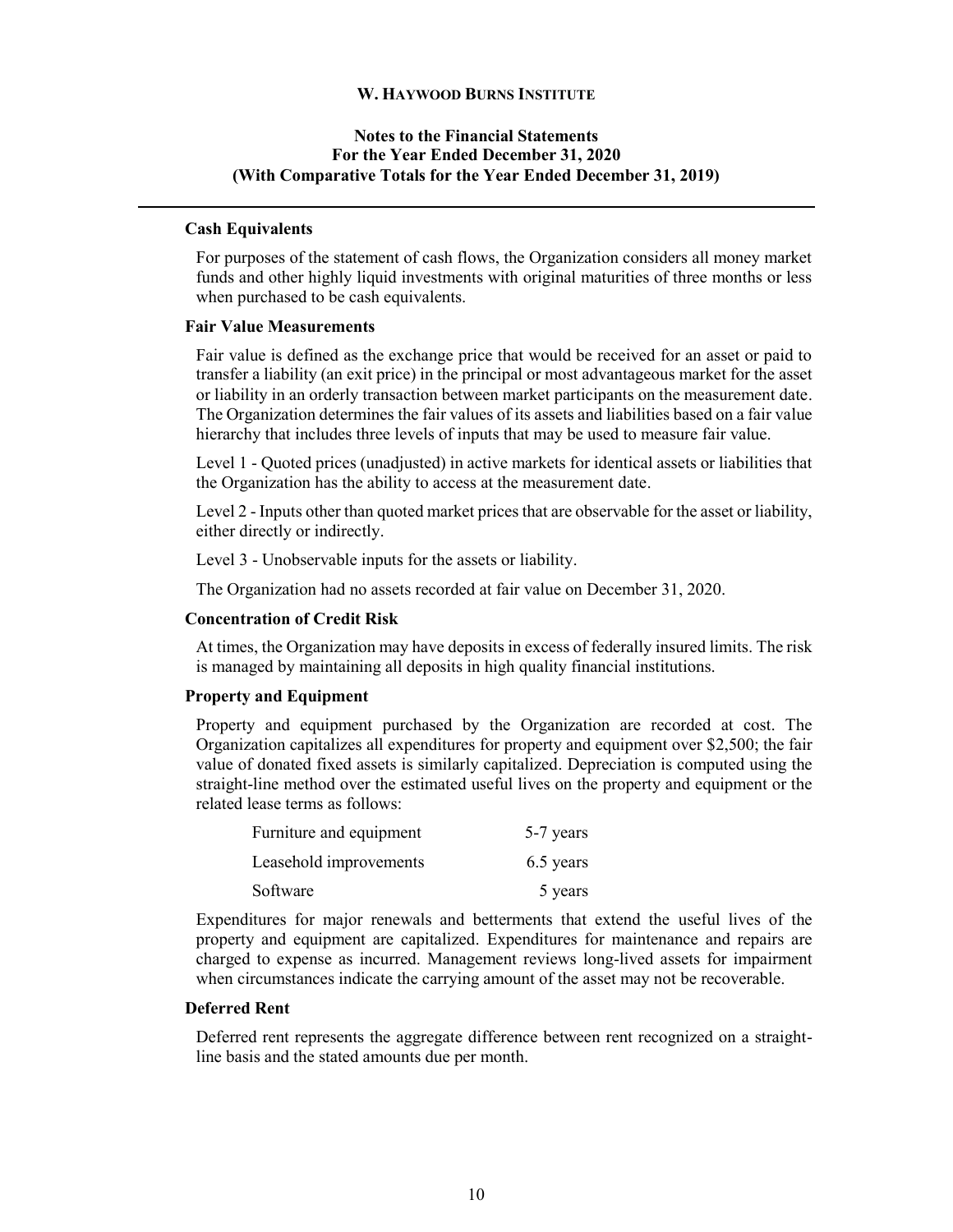# **Notes to the Financial Statements For the Year Ended December 31, 2020 (With Comparative Totals for the Year Ended December 31, 2019)**

#### **Expense Recognition and Allocation**

The cost of providing the Organization's programs and other activities is summarized on a functional basis in the statement of activities and statement of functional expenses. Expenses that can be identified with a specific program or support service are charged directly to that program or support service. Costs common to multiple functions have been allocated among the various functions using a reasonable allocation method that is consistently applied as follows:

Salaries and wages, benefits, and payroll taxes are allocated based on activity reports prepared by key personnel.

Occupancy, depreciation, and amortization, and interest are allocated on a square foot basis dependent on the programs and supporting activities occupying the space.

Office expenses and supplies, insurance, and other expenses that cannot be directly identified are allocated on the basis of employee headcount for each program and supporting activity.

Management and general expenses include those costs that are not directly identifiable with any specific program, but which provide for the overall support and direction of the Organization.

Fundraising costs are expensed as incurred, even though they may result in contributions received in future years. The Organization generally does not conduct fundraising activities in conjunction with its other activities. In the few cases in which it does, such as when the annual report or donor acknowledgments contain requests for contributions, joint costs have been allocated between fundraising and management and general expenses in accordance with standards for accounting for costs of activities that include fundraising.

#### **Changes in Accounting Principles**

The Organization adopted *ASU 2014-09 – Revenue from Contracts with Customers (Topic 606)* during the year ended December 31, 2020. This guidance requires an entity to recognize revenue to depict the transfer of promised goods and services to customers in an amount that reflects the consideration to which the entity expects to be entitled in exchange for those goods or services. The adoption of ASU 2014-09 did not result in a material change to timing of when revenue is recognized.

#### **Prior Year Summarized Information**

The financial statements include certain prior year summarized comparative information in total but not by net asset class. Such information does not include sufficient detail to constitute a presentation in conformity with GAAP. Accordingly, such information should be read in conjunction with the Organization's financial statements for the year ended December 31, 2019, from which the summarized information was derived.

#### **Reclassifications**

Certain accounts in the prior year's summarized information have been reclassified for comparative purposes to conform with the presentation in the current-year financial statements.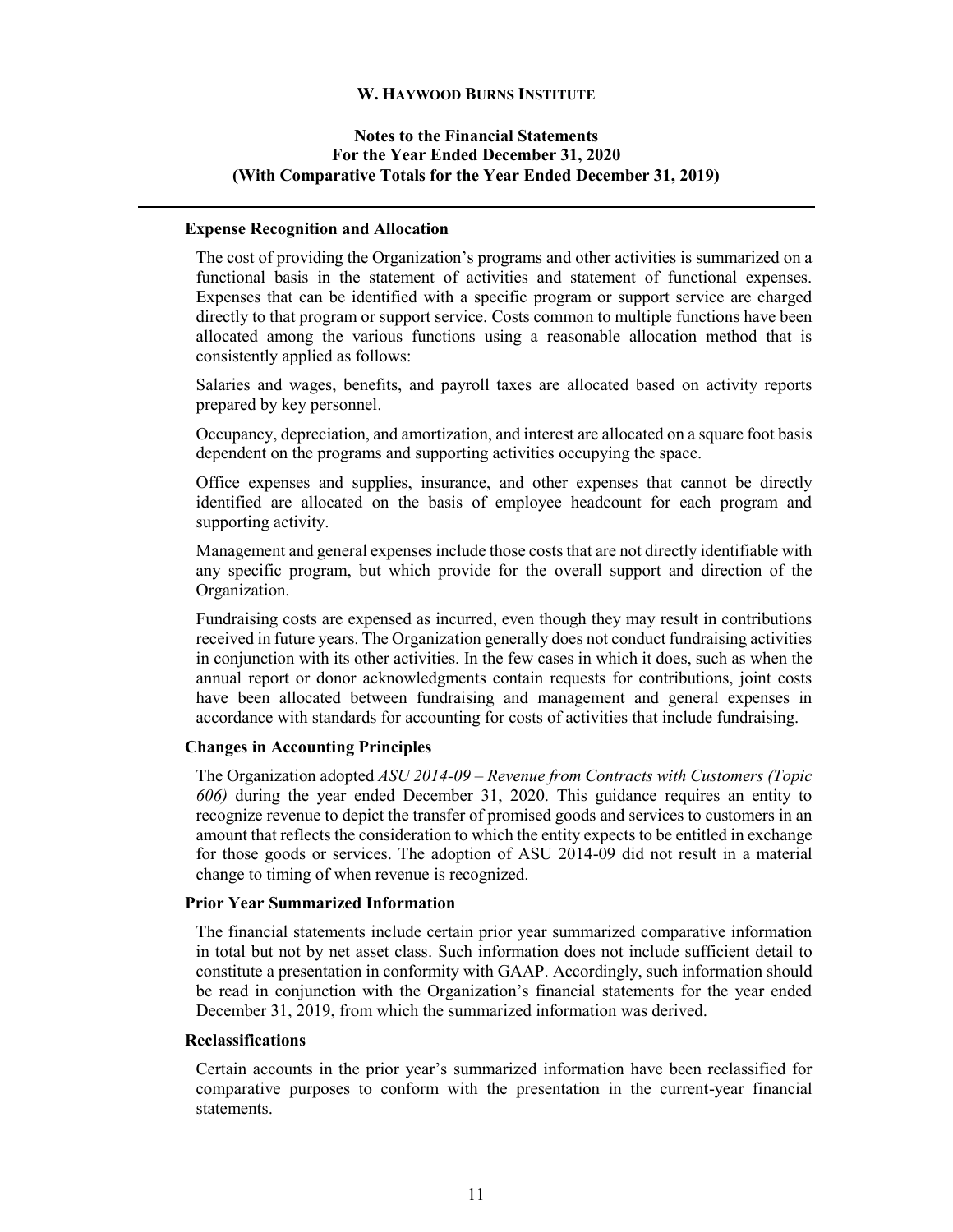# **Notes to the Financial Statements For the Year Ended December 31, 2020 (With Comparative Totals for the Year Ended December 31, 2019)**

#### **NOTE 3: INVESTMENTS**

Investments are stated at fair value and consist of the following at December 31, 2020:

| Cash and cash equivalents           |             |  |
|-------------------------------------|-------------|--|
| Mutual funds / ETF's – Fixed income | 1,570,015   |  |
| Total                               | \$1,570,017 |  |

#### **NOTE 4: FAIR VALUE MEASUREMENTS**

Fair value is defined as the exchange price that would be received for an asset or paid to transfer a liability (an exit price) in the principal or most advantageous market for the asset or liability in an orderly transaction between market participants on the measurement date. The Organization determines the fair values of its assets and liabilities based on a fair value hierarchy that includes three levels of inputs that may be used to measure fair value.

Level 1 - Quoted prices (unadjusted) in active markets for identical assets or liabilities that the Organization has the ability to access at the measurement date.

Level 2 - Inputs other than quoted market prices that are observable for the asset or liability, either directly or indirectly.

Level 3 - Unobservable inputs for the assets or liability.

Fair values of assets measured on recurring basis as of December 31, 2020 consisted of the value of investments which were measured based on level 1 inputs.

#### **NOTE 5: PROPERTY AND EQUIPMENT**

Property and equipment consisted of the following at December 31:

|                               | 2020      | 2019      |
|-------------------------------|-----------|-----------|
| Furniture and equipment       | 117,664   | 123,191   |
| Leasehold improvements        | 29,491    | 29,491    |
| Software                      | 52,100    |           |
| Less accumulated depreciation | (135,312) | (150,231) |
| Total                         | 63.943    | 2.451     |

#### **NOTE 6: PAYCHECK PROTECTION PROGRAM LOAN**

The Organization received a \$518,750 paycheck protection program (PPP) loan bearing interest of 1% and maturing May 27, 2022 which it accounts for under FASB 470. Based on the guidance in FASB ASC 405-20-40-1, the proceeds from the loan will remain recorded as a liability until either (1) the loan is, in part or wholly, forgiven and the Organization has been "legally released" or (2) the Organization pays off the loan. Future payments due under this loan are as follows:

| 2021  | \$229,596 |
|-------|-----------|
| 2022  | 289,154   |
| Total | \$518,750 |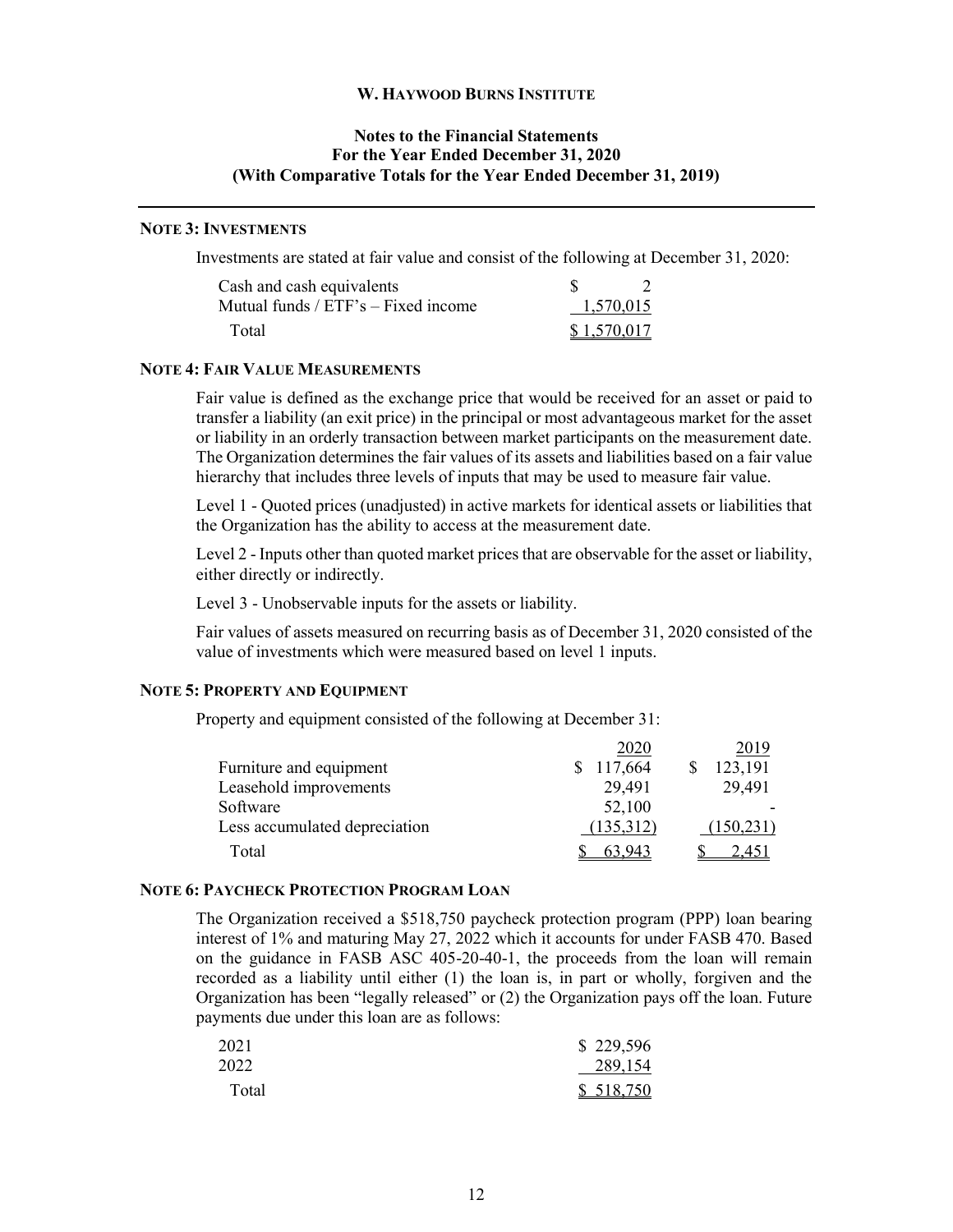# **Notes to the Financial Statements For the Year Ended December 31, 2020 (With Comparative Totals for the Year Ended December 31, 2019)**

The Organization may be eligible for forgiveness of some or all of this loan.

#### **NOTE 7: LINE OF CREDIT**

The Organization has a secured line of credit with a bank for a total of \$500,000 to be drawn down upon as needed, with an interest rate at 7%. There was no outstanding balance as of December 31, 2020.

#### **NOTE 8: COMMITMENTS**

The Organization is party to a lease for its Oakland office which expires on January 31, 2025. Future minimum lease payments are as follows for the years ended December 31:

| 2021       | 359,193     |
|------------|-------------|
| 2022       | 369,952     |
| 2023       | 381,023     |
| 2024       | 392,460     |
| Thereafter | 33,600      |
| Total      | \$1,536,228 |

Rent for the years ended December 31, 2020 and 2019 was \$354,995 and \$207,648, respectively.

#### **NOTE 9: CONTINGENCIES**

Grant awards require the fulfillment of certain conditions as set forth in the instrument of grant. Failure to fulfill the conditions could result in the return of the funds to the grantors. The Organization deems this contingency remote since by accepting the grants and their terms, it has accommodated the objectives of the Organization to the provisions of the grants. The Organization's management is of the opinion that the Organization has complied with the terms of all grants.

#### **NOTE 10: NET ASSETS WITHOUT DONOR RESTRICTIONS**

Net assets without donor restrictions were available as follows as of December 31:

|              | 2020        | 2019      |
|--------------|-------------|-----------|
| Reserves     | \$1,570,017 | $\sim$    |
| Undesignated | 2,925,221   | 390,587   |
| Total        | \$4,495,238 | \$390,587 |

#### **NOTE 11: NET ASSETS WITH DONOR RESTRICTIONS**

Net assets with donor restrictions were available as follows as of December 31:

|                     | 2020        | 2019        |
|---------------------|-------------|-------------|
| Purpose restriction | \$1,497,658 | \$2,338,082 |
| Future periods      | 327,083     |             |
| Total               | \$1,824,741 | \$2,338,082 |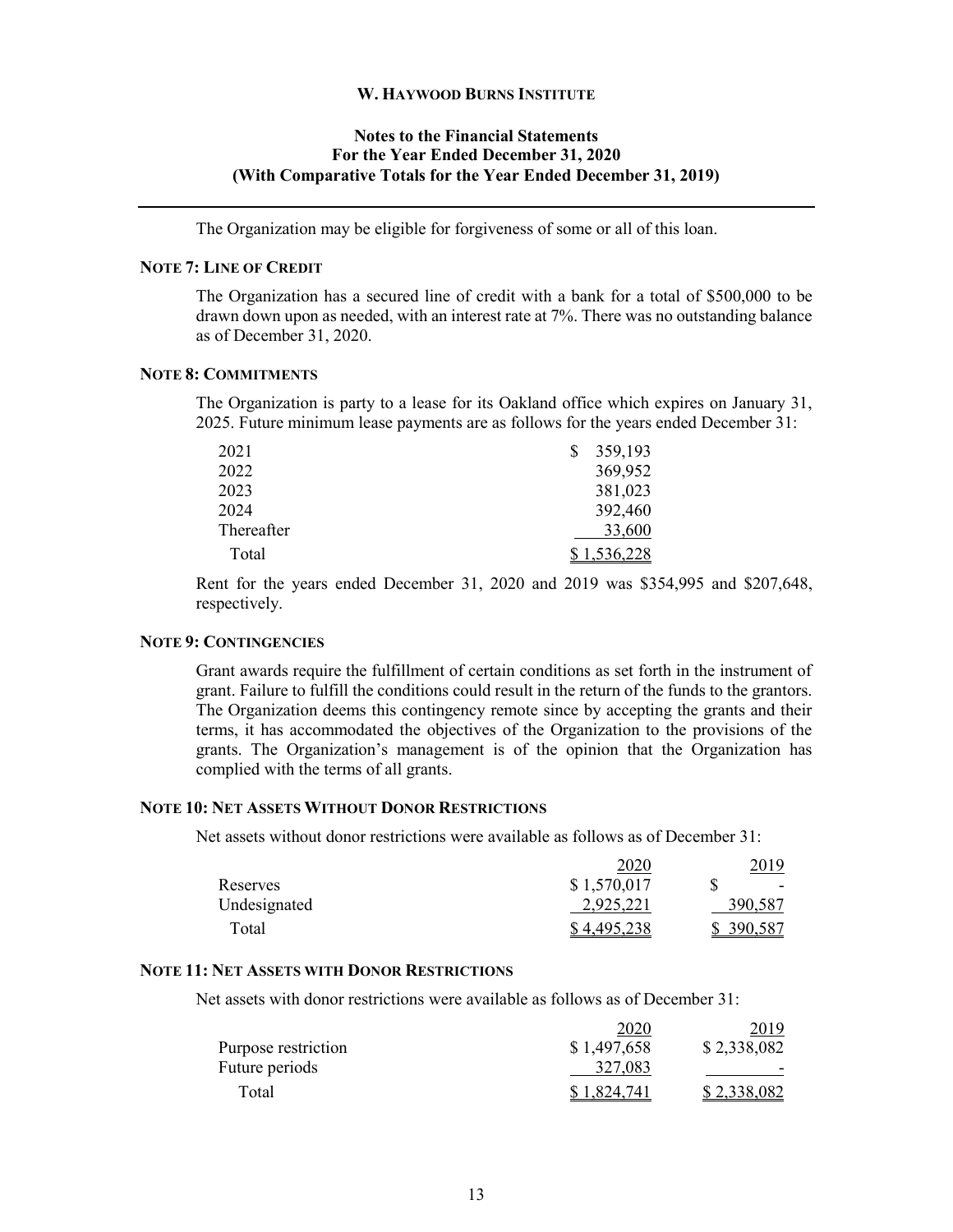# **Notes to the Financial Statements For the Year Ended December 31, 2020 (With Comparative Totals for the Year Ended December 31, 2019)**

#### **NOTE 12: CONDITIONAL PROMISES TO GIVE**

In addition to the activity reflected on the Organizations statement of activity, the Organization received certain conditional promises to give based on program performance and other requirements. As of December 31, 2020, conditional promises to give totaled \$1,810,000. The Organization recognizes such promises to give as support once the related conditions are satisfied.

#### **NOTE 13: RETIREMENT PLAN**

The Organization has a defined contribution retirement plan (the Plan) under section 403(b) of the Internal Revenue Code. The Plan covers all employees who meet age and length of service requirements, and all benefits vest immediately. The Organization is not required to make contributions to the Plan. During the year ended December 31, 2020 and 2019, the Organization made contributions to the plan totaling \$29,131 and \$43,301, respectively.

# **NOTE 14: CONCENTRATIONS**

#### **Revenue and Receivables**

During the year ended December 31, 2020, the Organization received approximately 62% of its revenue and support from three foundations. A significant reduction in the level of this support, if this were to occur, may have an effect on the Organization's program and activities. One funder made up 76% of contributions receivable.

#### **NOTE 15: LIQUIDITY AND AVAILABILITY**

Financial assets available for general expenditure, that is, without donor or other restrictions limiting their use, within one year of December 31, 2020 are:

| Cash and cash equivalents          | \$4,261,139 |
|------------------------------------|-------------|
| Investments                        | 1,570,017   |
| Accounts receivable                | 390,445     |
| Contributions receivable           | 1,125,000   |
| Less purpose-restricted net assets | (1,497,658) |
| Total                              | \$5,848,943 |

As part of the Organization's liquidity management plan, the Organization maintains funds in excess of daily requirements in cash and cash equivalents and a certificate of deposit. The Organization maintains a revolving line of credit of \$500,000 to cover short-term cash needs.

# **NOTE 16: SUBSEQUENT EVENTS**

The Organization has evaluated subsequent events and has concluded that as of May 7, 2021, the date that the financial statements were available to be issued, there were no significant subsequent events to disclose beyond the following: